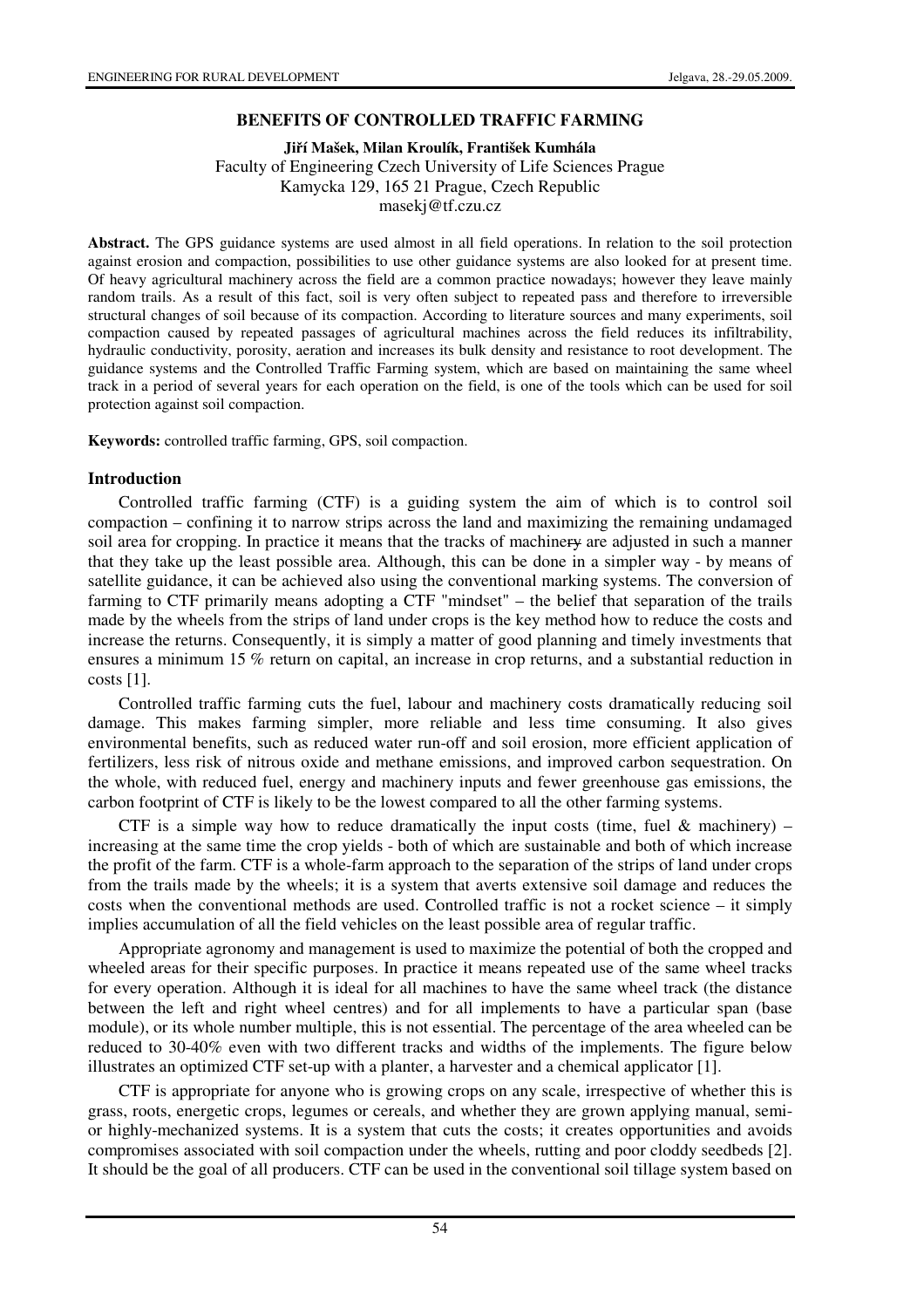ploughing, but ploughing deprives of some benefits in the hope that it will not be necessary. It is clear that ploughing loosens all the trails left by the wheels and in many cases displaces the compacted soil laterally. To minimise the damage caused by ploughing, the tractor hauling the plough should work on the land, not in the furrow, and the direction of ploughing should be at a right angle to the trail of the wheels.



Chemical applications - integer multiple of base module

# Fig. 1. **CTF system with a base module of 9 m and a 3 times multiple to give 27 m for chemical applications. The width of the wheel track is 3 m [1]**

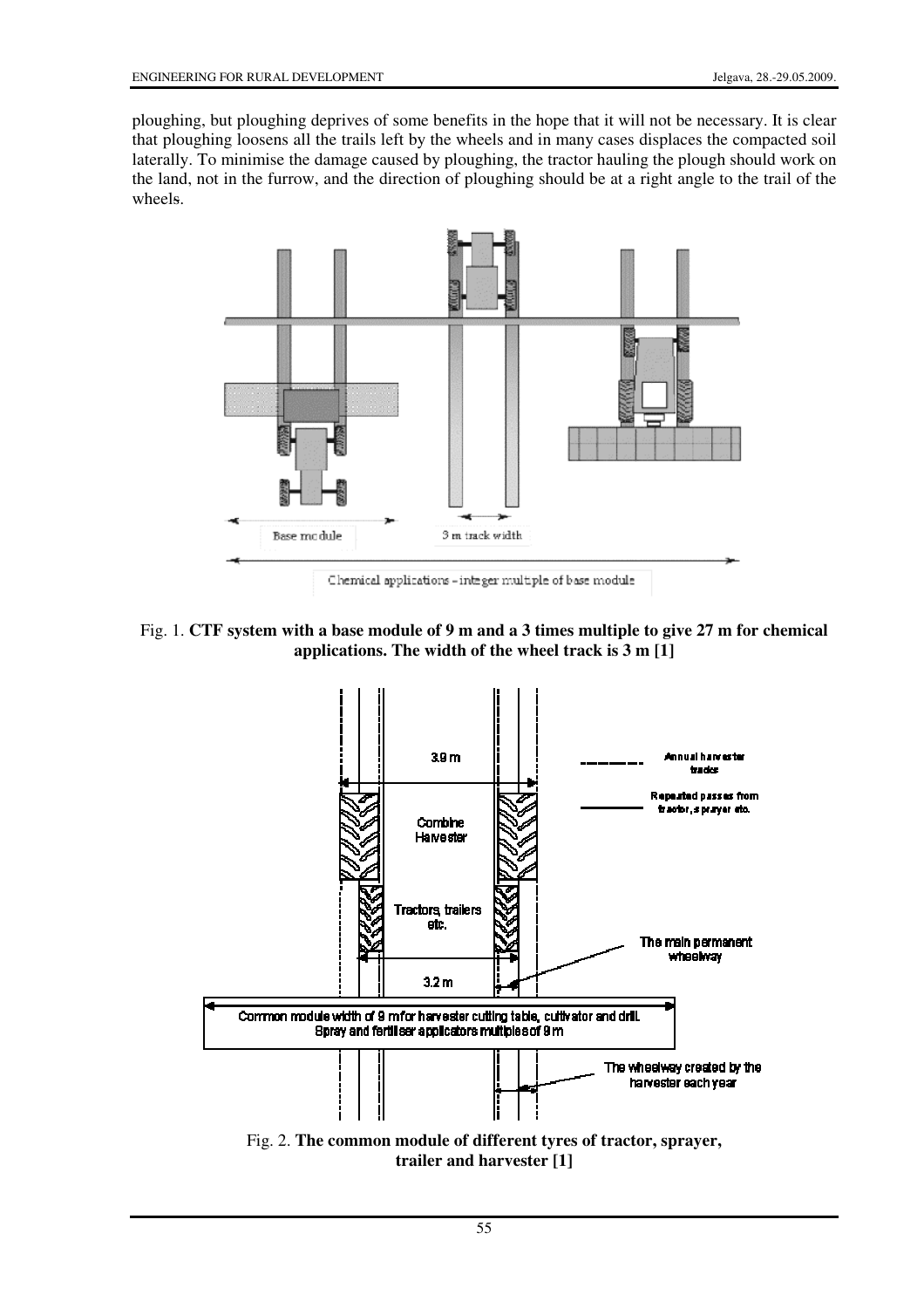#### ENGINEERING FOR RURAL DEVELOPMENT Jelgava, 28.-29.05.2009.



Fig. 3. **Decision tree of CTF [4]** 

As with most benefits, there is some price to pay, and with CTF this is largely associated with the need for an improved and more sophisticated level of management. In addition, some modification of machines might be necessary. This generally means altering the gauge of the wheel, for example, by adding markers, or perhaps extending the unloading augers on the grain harvesters. Proper long-term planning will ensure that these relatively small costs are kept to a minimum, and that the machinery replacement is in line with the new needs of the farming system.

There are many benefits associated with CTF and they all help to ensure the two most important factors of the farming operations - increased profit and improved sustainability [3]. They are achieved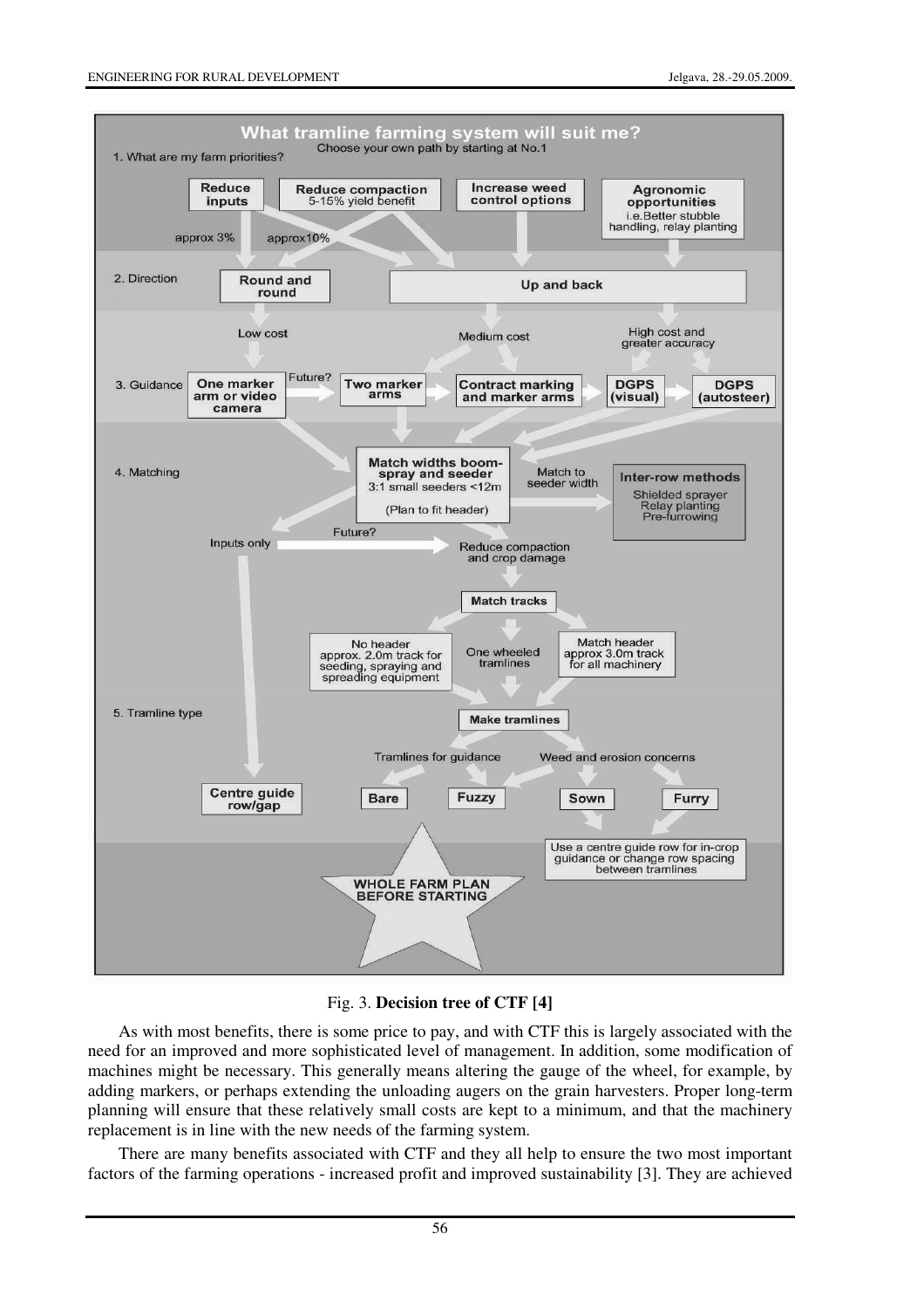by improving soil health, which, in its turn, lowers the costs and increases the yields. They also ensure improved environmental conditions. Lower costs and increased returns are brought about by [1]:

- Lower energy for cultivation.
- Lower energy for driving over the soil.
- Lower machinery investment.
- Better seedbeds.
- Improved soil structure.
- Increased potential and accuracy for global positioning systems.
- Improved fertilizer use efficiency.
- Potential to retain more organic matter and soil living organisms.
- Improved water storage.

## **Materials and methods**

In order to obtain the input data for further research in Controlled Traffic Farming systems, several measurements of the frequency and total area of machinery passes in a field were done. The experiment was prepared under real field condition by using the conventional soil tillage system. The field under study is situated in the western part of Central Bohemia. Observations were carried out for all the operations during the year, starting from soil preparation until soil tillage after the harvest. In order to conduct experiments, we needed only a DGPS receiver and a data storage unit. The DGPS receiver was installed onto a machine for monitoring all passes of the machine across the observed fields with a 2s logging time for saving the data about their position on the field. The total area covered by the tyres of the machine was calculated according to the width of its tyres and the number of the machines.



Fig. 4. **The equipment for data collection: 1 – GPS receiver; 2 – data storage unit: 3 – battery** 

## **Results and discussion**

The observations of all the operations were conducted all year round. The conventional soil tillage system was used on the field with ploughing as the main soil tillage operation. Figure 5 shows the trails of various machines on the surface of the field in a 1 ha segment. For better visibility we used a trajectory of individual passes only. The total area covered by all the tyres of the machine was calculated with help of the ArcGIS 9 software. The results show a considerably high number of contacts of the tyres with the soil. The total area covered by the passes of the tyres and which is calculated for the conventional soil tillage is, on the average, 96 % of the total area of the field.